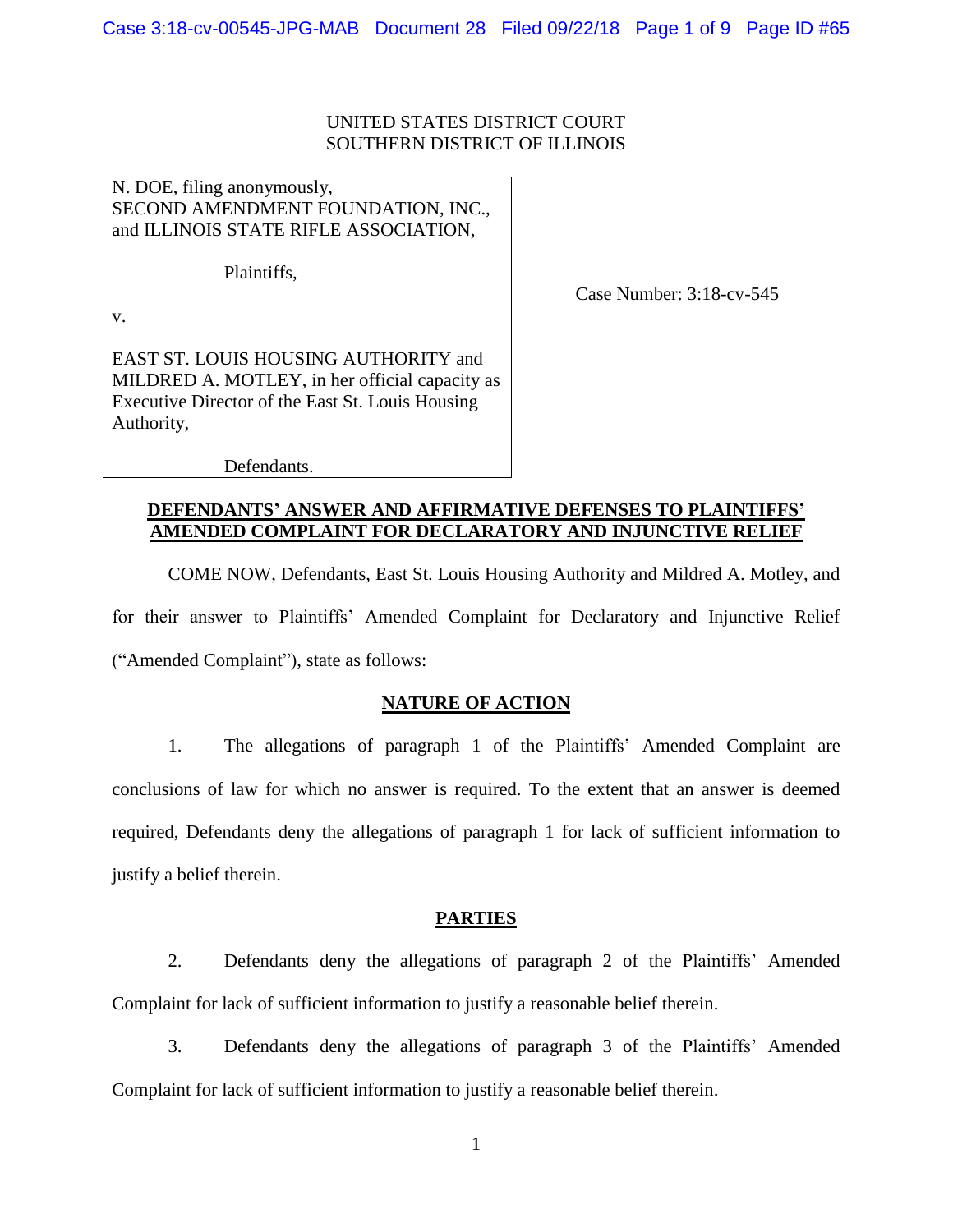4. Defendants deny the allegations of paragraph 4 of the Plaintiffs' Amended Complaint for lack of sufficient information to justify a reasonable belief therein.

5. Defendants deny the allegations of paragraph 5 of the Plaintiffs' Amended Complaint.

6. Defendants deny the allegations of paragraph 6 of the Plaintiffs' Amended Complaint for lack of sufficient information to justify a reasonable belief therein.

7. Defendants deny the allegations of paragraph 7 of the Plaintiffs' Amended Complaint for lack of sufficient information to justify a reasonable belief therein.

8. Defendants deny the allegations of paragraph 8 of the Plaintiffs' Amended Complaint for lack of sufficient information to justify a reasonable belief therein.

9. Defendants deny the allegations of paragraph 9 of the Plaintiffs' Amended Complaint for lack of sufficient information to justify a reasonable belief therein.

10. Defendants deny the allegations of paragraph 10 of the Plaintiffs' Amended Complaint for lack of sufficient information to justify a reasonable belief therein.

11. Defendants deny the allegations of paragraph 11 of the Plaintiffs' Amended Complaint for lack of sufficient information to justify a reasonable belief therein.

12. In response to the allegations of paragraph 12 of the Plaintiffs' Amended Amended Complaint, Defendants admit that ESLHA is a municipal corporation but deny all other allegations.

13. In response to the allegations of paragraph 13 of the Plaintiffs' Amended Amended Complaint, Defendants admit that Mildred Motley is the Executive Director of the ESLHA but deny all other allegations.

#### **JURISDICTION AND VENUE**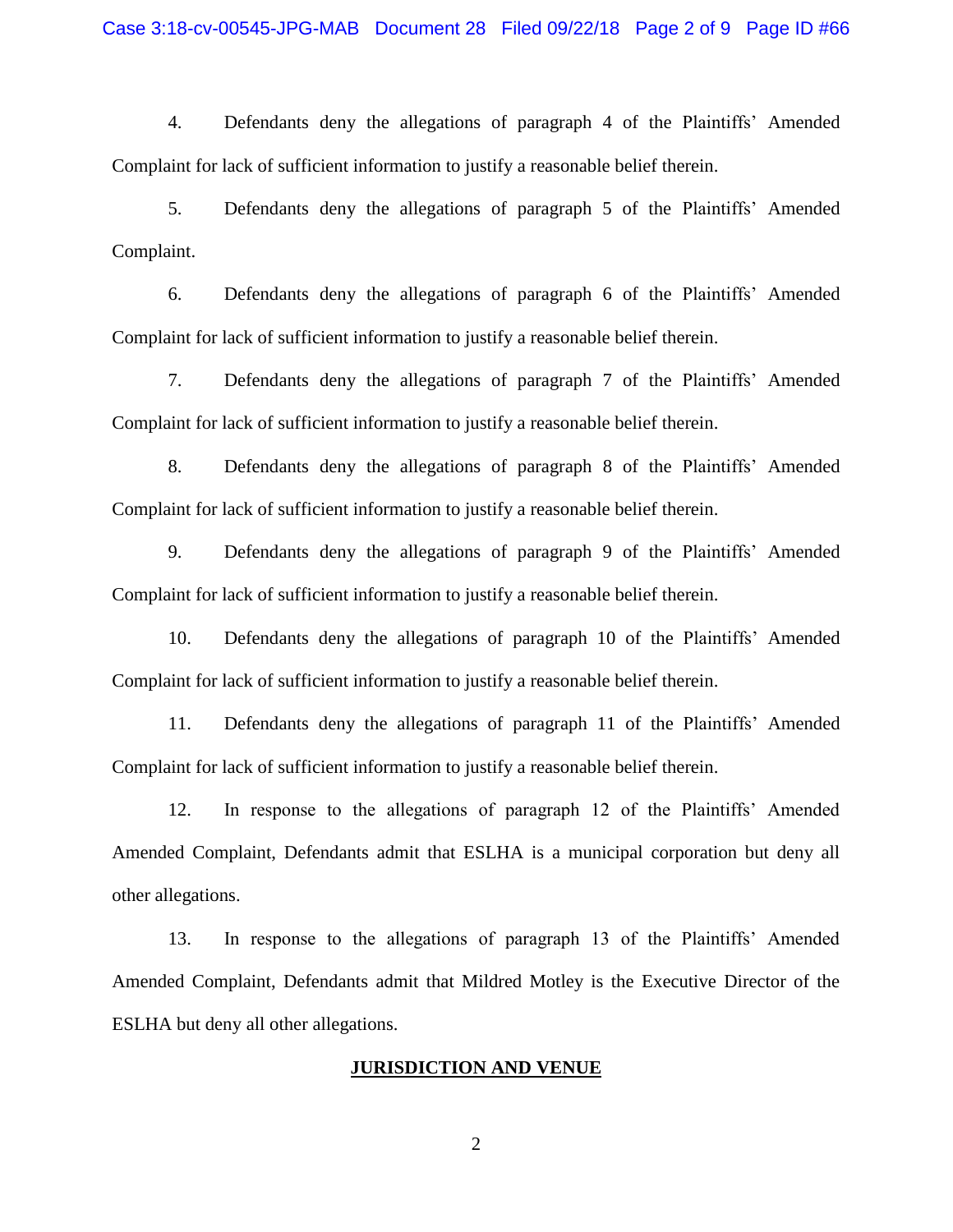14. The allegations of paragraph 14 of the Plaintiffs' Amended Complaint are conclusions of law for which no answer is required. To the extent that an answer is deemed required, Defendants deny the allegations of paragraph 14 for lack of sufficient information to justify a belief therein. By way of further denial, Defendants aver that Plaintiff, Doe, lacks standing to bring claims on behalf of "guests" as alleged in Plaintiffs' Amended Complaint and Plaintiffs, SAF and ISRA lack standing to bring the asserted claims on behalf of any party.

15. The allegations of paragraph 15 of the Plaintiffs' Amended Complaint are conclusions of law for which no answer is required. To the extent that an answer is deemed required, Defendants deny the allegations of paragraph 15 for lack of sufficient information to justify a belief therein.

16. Defendants deny the allegations of paragraph 16 of the Plaintiffs' Amended Complaint for lack of sufficient information to justify a reasonable belief therein.

17. Defendants deny the allegations of paragraph 17 of the Plaintiffs' Amended Complaint for lack of sufficient information to justify a reasonable belief therein. Further, the alleged lease is a writing and is the best evidence of its terms, conditions and obligations and is pled herein by reference as if recopied in full.

18. Defendants deny the allegations of paragraph 18 of the Plaintiffs' Amended Complaint for lack of sufficient information to justify a reasonable belief therein. Further, the alleged lease is a writing and is the best evidence of its terms, conditions and obligations and is pled herein by reference as if recopied in full.

19. Defendants deny the allegations of paragraph 19 of the Plaintiffs' Amended Complaint for lack of sufficient information to justify a reasonable belief therein. Further, the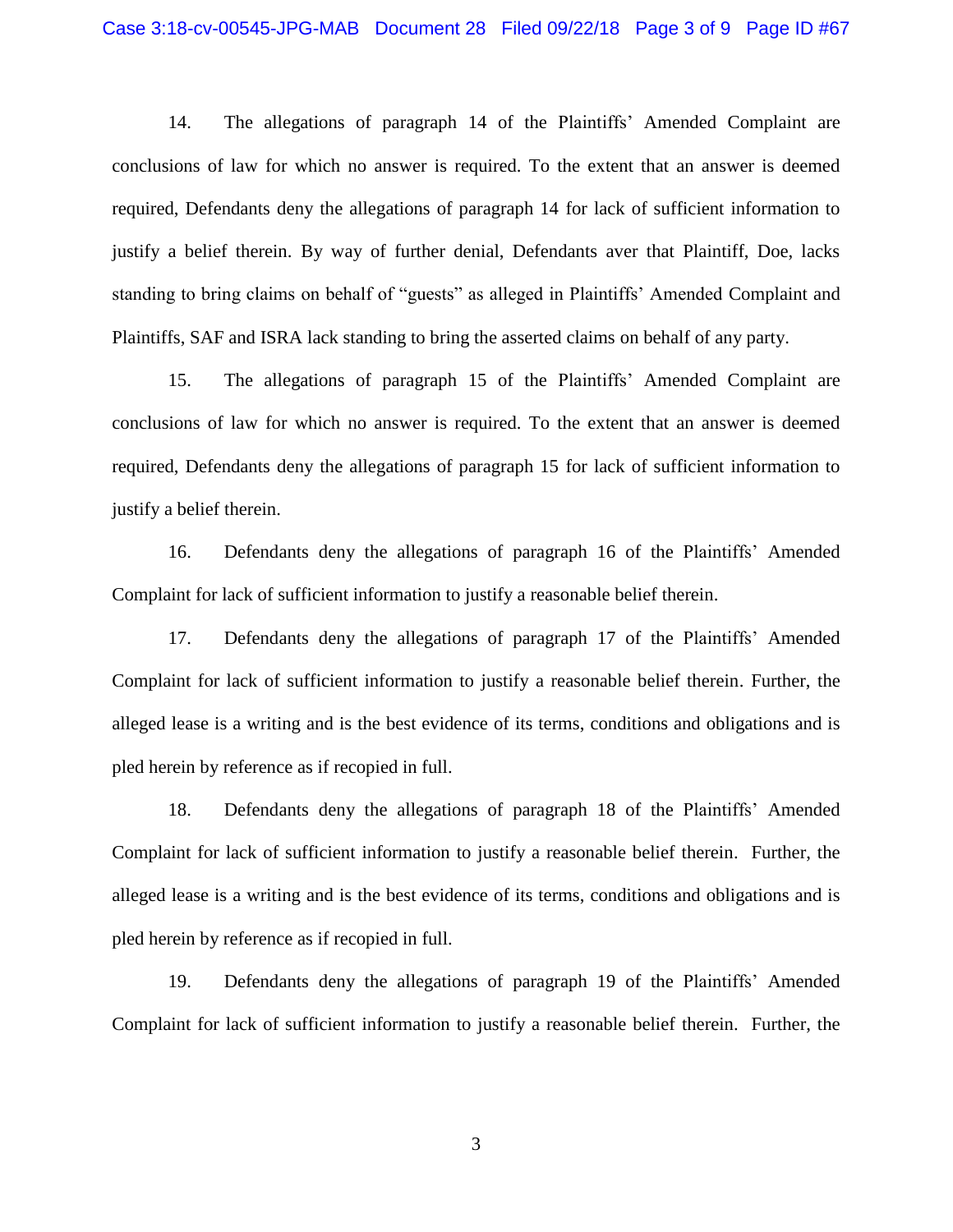alleged lease is a writing and is the best evidence of its terms, conditions and obligations and is pled herein by reference as if recopied in full.

20. Defendants deny the allegations of paragraph 20 of the Plaintiffs' Amended Complaint for lack of sufficient information to justify a reasonable belief therein. Further, the alleged lease is a writing and is the best evidence of its terms, conditions and obligations and is pled herein by reference as if recopied in full.

21. Defendants deny the allegations of paragraph 21 of the Plaintiffs' Amended Complaint for lack of sufficient information to justify a reasonable belief therein.

22. Defendants deny the allegations of paragraph 22 of the Plaintiffs' Amended Complaint for lack of sufficient information to justify a reasonable belief therein. Further, the alleged lease is a writing and is the best evidence of its terms, conditions and obligations and is pled herein by reference as if recopied in full.

23. Defendants deny the allegations of paragraph 23 of the Plaintiffs' Amended Complaint for lack of sufficient information to justify a reasonable belief therein. Further, the alleged lease is a writing and is the best evidence of its terms, conditions and obligations and is pled herein by reference as if recopied in full.

24. Defendants deny the allegations of paragraph 24 of the Plaintiffs' Amended Complaint for lack of sufficient information to justify a reasonable belief therein.

25. Defendants deny the allegations of paragraph 25 of the Plaintiffs' Amended Complaint for lack of sufficient information to justify a reasonable belief therein.

26. Defendants deny the allegations of paragraph 26 of the Plaintiffs' Amended Complaint for lack of sufficient information to justify a reasonable belief therein. Further, the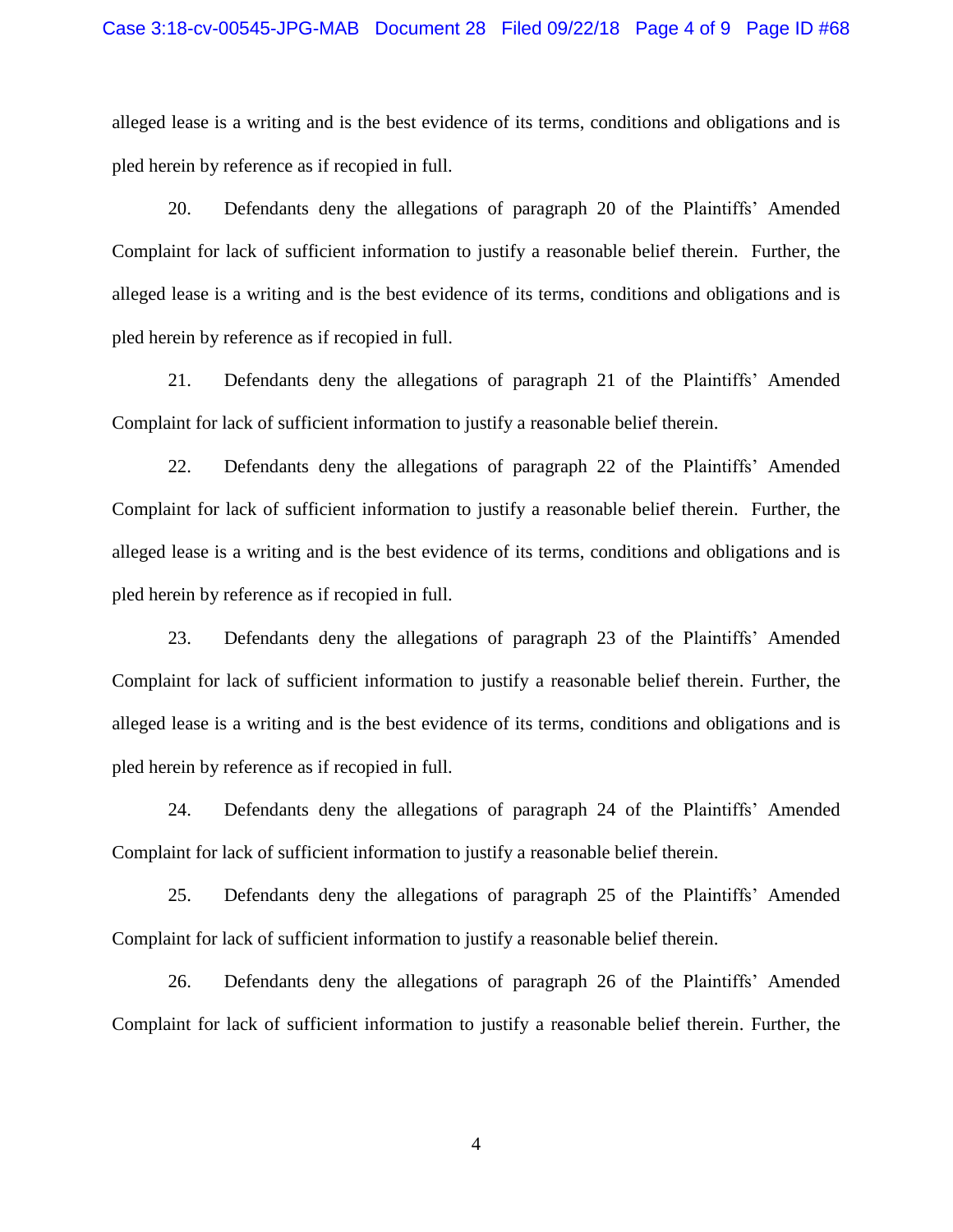alleged lease is a writing and is the best evidence of its terms, conditions and obligations and is pled herein by reference as if recopied in full.

27. The allegations of paragraph 27 of the Plaintiffs' Amended Complaint are conclusions of law for which no answer is required. To the extent that an answer is deemed required, Defendants deny the allegations of paragraph 27 for lack of sufficient information to justify a belief therein.

28. The allegations of paragraph 28 of the Plaintiffs' Amended Complaint are conclusions of law for which no answer is required. To the extent that an answer is deemed required, Defendants deny the allegations of paragraph 28 for lack of sufficient information to justify a belief therein.

29. The allegations of paragraph 29 of the Plaintiffs' Amended Complaint are conclusions of law for which no answer is required. To the extent that an answer is deemed required, Defendants deny the allegations of paragraph 29 for lack of sufficient information to justify a belief therein.

## **COUNT I – VIOLATION OF RIGHT TO KEEP AND BEAR FIREARMS (U.S. CONST. AMENDS. II AND XIV; 42 U.S.C. §1983)**

30. In answer to paragraph 30 of Count I of Plaintiffs' Amended Complaint, Defendants incorporate by reference their answers to paragraphs 1 through 29 as if recopied in full.

31. Defendants admit the allegations of paragraph 31 of Plaintiffs' Amended Complaint.

32. The allegations of paragraph 32 of Count I of Plaintiffs' Amended Complaint are conclusions of law for which no answer is required. To the extent that an answer is deemed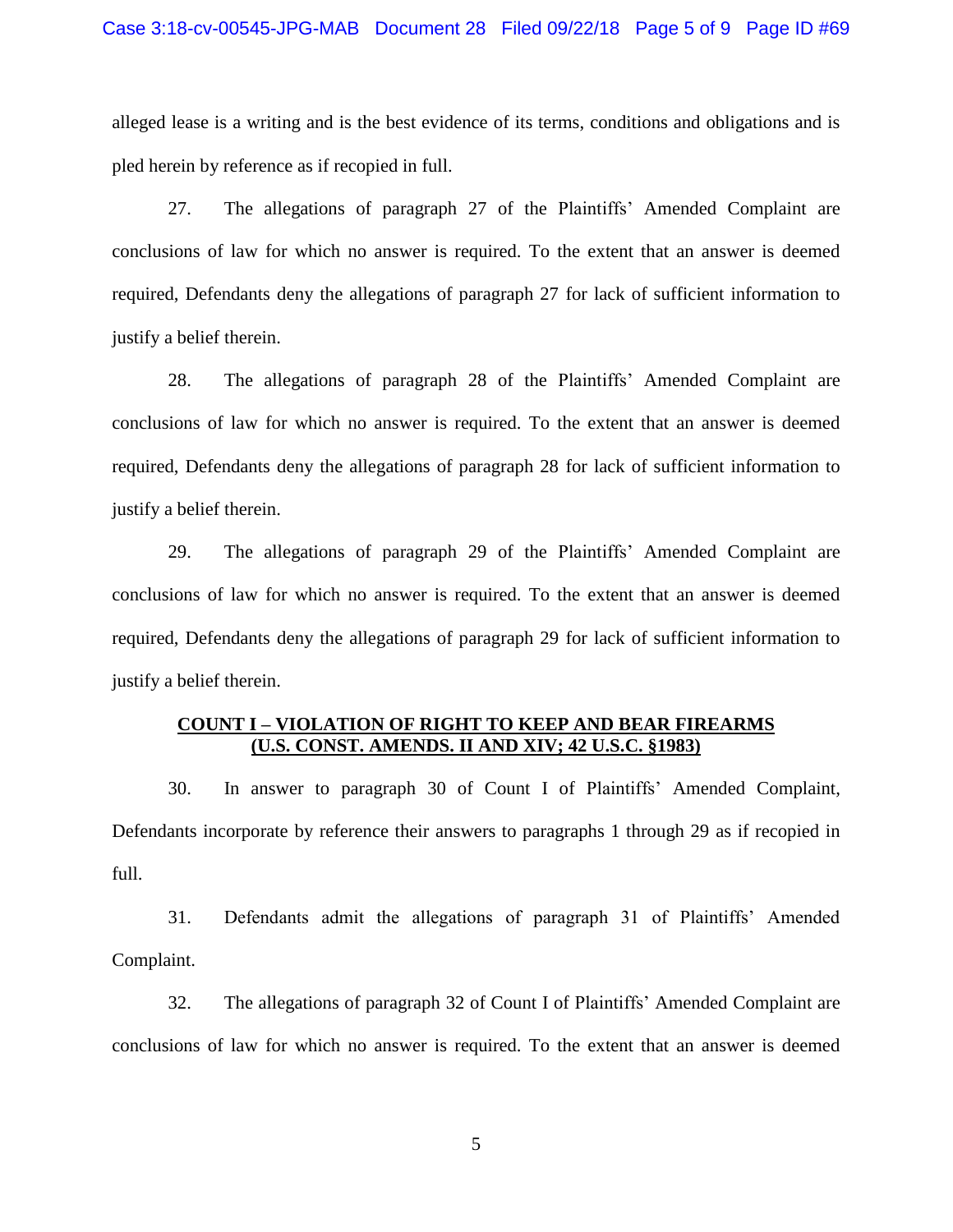#### Case 3:18-cv-00545-JPG-MAB Document 28 Filed 09/22/18 Page 6 of 9 Page ID #70

required, Defendants deny the allegations of paragraph 32 for lack of sufficient information to justify a belief therein.

33. The allegations of paragraph 33 of Count I of Plaintiffs' Amended Complaint are conclusions of law for which no answer is required. To the extent that an answer is deemed required, Defendants deny the allegations of paragraph 33 for lack of sufficient information to justify a belief therein.

34. The allegations of paragraph 34 of Count I of Plaintiffs' Amended Complaint are conclusions of law for which no answer is required. To the extent that an answer is deemed required, Defendants deny the allegations of paragraph 34 for lack of sufficient information to justify a belief therein.

35. The allegations of paragraph 35 of Count I of Plaintiffs' Amended Complaint are conclusions of law for which no answer is required. To the extent that an answer is deemed required, Defendants deny the allegations of paragraph 33 for lack of sufficient information to justify a belief therein.

## **COUNT II – VIOLATION OF RIGHT TO EQUAL PROTECTION (U.S. CONST. AMEND. XIV; 42 U.S.C. §1983)**

36. In answer to paragraph 36 of Count II of Plaintiffs' Amended Complaint, Defendants incorporate by reference their answers to paragraphs 1 through 35 as if recopied in full.

37. The allegations of paragraph 35 of Count II of Plaintiffs' Amended Complaint are conclusions of law for which no answer is required. To the extent that an answer is deemed required, Defendants deny the allegations of paragraph 37 for lack of sufficient information to justify a belief therein.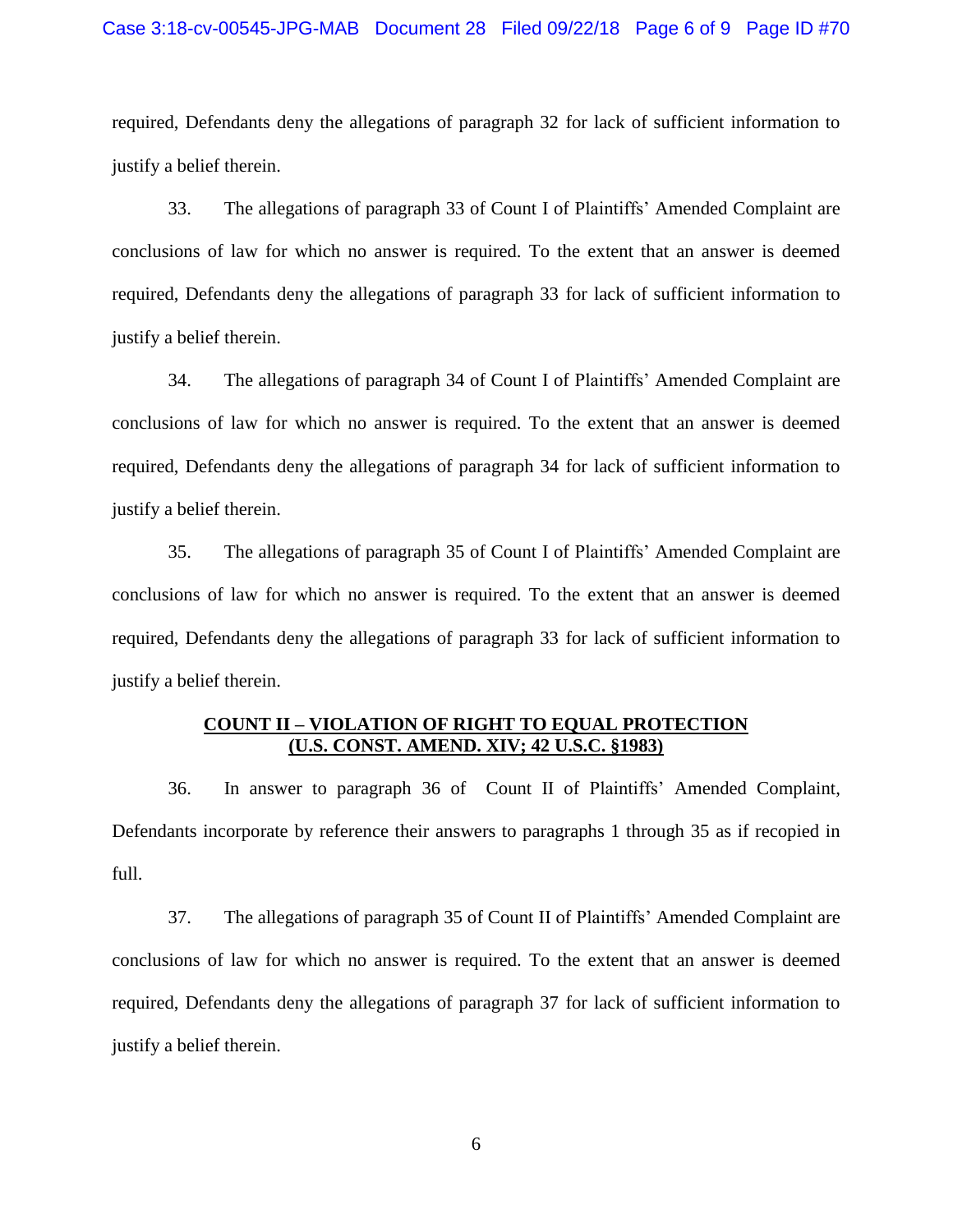38. Defendants deny the allegations of paragraph 38 of Count II of Plaintiffs' Amended Complaint

39. The allegations of paragraph 39 of Count II of Plaintiffs' Amended Complaint are conclusions of law for which no answer is required. To the extent that an answer is deemed required, Defendants deny the allegations of paragraph 39 for lack of sufficient information to justify a belief therein.

#### **ALLEGATIONS COMMON TO ALL COUNTS**

40. In answer to paragraph 38 of Plaintiffs' Amended Complaint, Defendants incorporate by reference their answers to paragraphs 1 through 39 as if recopied in full.

41. The allegations of paragraph 41 of Plaintiffs' Amended Complaint are conclusions of law for which no answer is required. To the extent that an answer is deemed required, Defendants deny the allegations of paragraph 41 for lack of sufficient information to justify a belief therein.

42. Defendants deny the allegations of paragraph 42 of Plaintiffs' Amended Complaint for lack of sufficient information to justify a reasonable belief therein.

43. Defendants deny the allegations of paragraph 43 of Plaintiffs' Amended Complaint for lack of sufficient information to justify a reasonable belief therein.

44. Defendants deny the allegations of paragraph 44 of Plaintiffs' Amended Complaint for lack of sufficient information to justify a reasonable belief therein.

45. Defendants deny the allegations of paragraph 45 of Plaintiffs' Amended Complaint.

46. Defendants deny the allegations of paragraph 46 of Plaintiffs' Amended Complaint.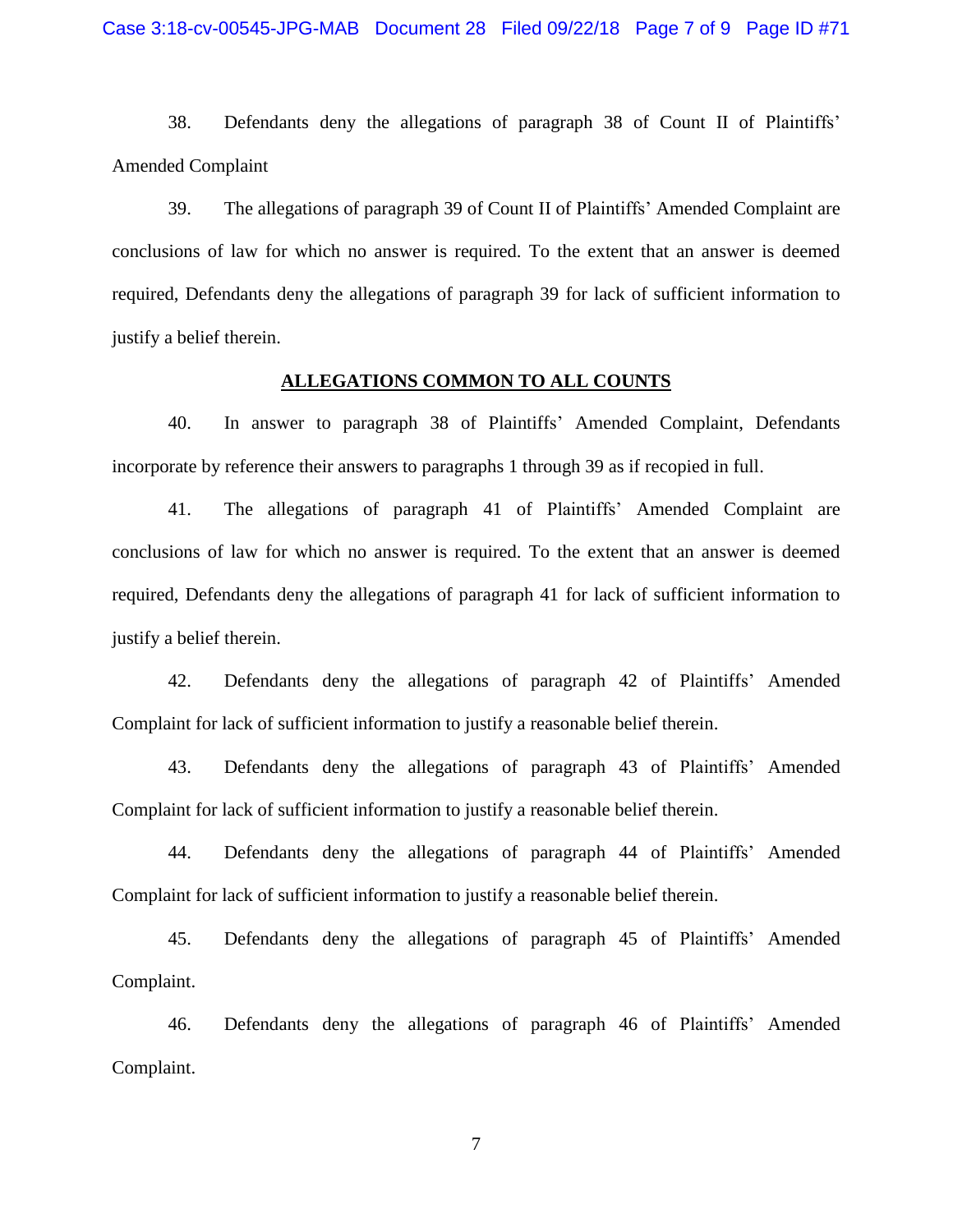47. Defendants deny the allegations of paragraph 47 of Plaintiffs' Amended Complaint.

48. Defendants deny the allegations of paragraph 48 of Plaintiffs' Amended Complaint.

### **GENERAL DENIAL**

Defendants deny every unnumbered allegation in Plaintiffs' Amended Complaint for Declaratory and Injunctive Relief and every allegation not specifically admitted herein.

#### **AFFIRMATIVE DEFENSES**

Defendants state the following affirmative defenses as complete or partial bars to the claims made in Plaintiffs' Amended Complaint for Declaratory Judgment and Injunctive Relief:

1. Plaintiffs' Amended Complaint fails to state a claim for which relief may be granted.

2. Plaintiffs' claims are barred in whole or in part by one or more applicable statutes of limitation, including without limitation 42 USC  $\S$  4613, 740 ILCS 23/5 and 745 10/8-101.

3. Plaintiffs' claims are barred in whole or in part by the defenses and immunities provided by the Illinois Local Governmental and Governmental Employees Tort Immunity Act, 745 ILCS 10/1-11 *et seq*.

4. Plaintiff, Doe, lacks standing to bring the alleged claims on behalf of guests and Plaintiffs SAF and ISRA lack standing to bring the alleged claims on behalf of anyone.

#### **JURY DEMAND**

Defendants demand trial by jury on all issues so triable.

WHEREFORE, having fully answered Plaintiffs' Amended Complaint for Declaratory and Injunctive Relief, Defendants pray for dismissal of Plaintiffs' Amended Complaint for